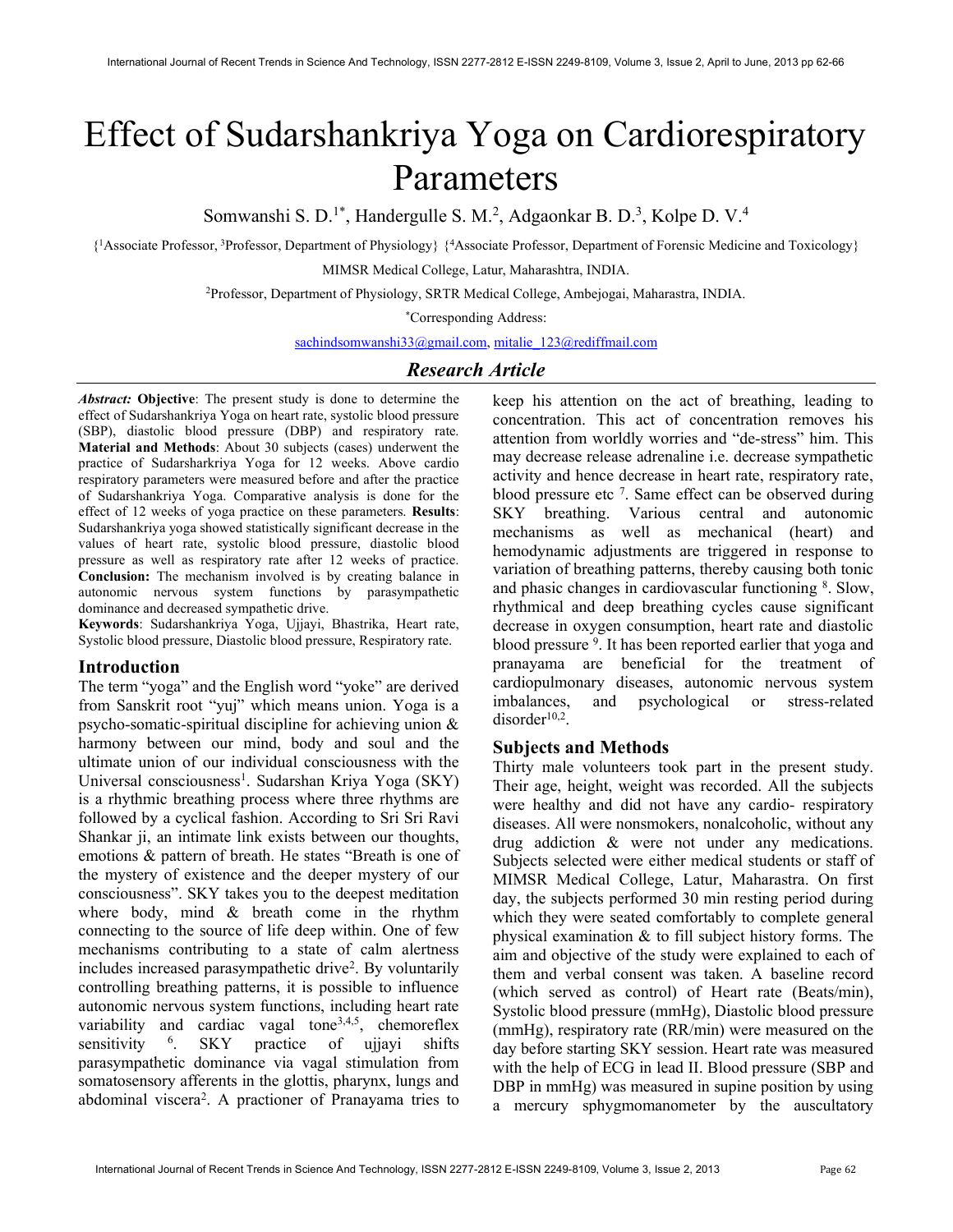method 11,12. RR/min was recorded by observing abdominal wall movement in supine position.

Method of Sudarshankriya Yoga 2,13- The Sudarshankriya Yoga (SKY) is a rhythmical cyclical breathing done in vajrasana posture with eyes closed & breathing through nostrils. It is taught by a trained  $\&$ certified instructor as a 20 -22 hours program & is typically five to six sessions of two and half or three hours. Following the course, homemade practice consists of-

1. Ujjayi or "Victorious Breath" is sometimes called "Ocean Breath" because the sound created by the gentle contraction of the laryngeal muscles and partial closure of the glottis is reminiscent of the sound of the sea. This slow three stage breath technique (2 to 4 breaths per minute) increases airway resistance during inspiration and expiration and controls airflow so that each phase of the breath cycle can be prolonged to an exact count. Each breath cycle consists of four phases (Inspiration; End inspiration breath hold; Expiration; End expiration breath hold) with a time ratio of 4:4:6:4. In the first stage hands are held at the waist, in the second hands are held at chest level while in the third elbows point upward with palms placed on upper back.

2. During Bhastrika or "Bellows Breath" air is rapidly inhaled and forcefully exhaled at a rate of 30 breaths per minute. It again is a three stage technique with 15 to 20 cycles each. During inspiration arms go straight up, hands open with fingers extended while during expiration elbows come down with hands closed.

3. "Om" is chanted three times with very prolonged expiration.

4. Sudarshan Kriya or "Proper Vision by Purifying Action" is an advanced form of cyclical breathing at varying rates—slow (8 to 10 cycles per minute), medium (30 cycles per minute) and fast (150 to 180 cycles per minute) . This is done with no pause between inspiration & expiration without any airway resistance. The breath work is followed by meditation & rest.

By the end of twelve weeks, all parameters were recorded again (following SKY session). Mean & standard deviation of all parameters were calculated and compared with values of all parameters (mean  $\pm$  SD) measured before starting of SKY session.

# Statistical analysis

The data was analyzed by using figure pad software. Analysis of physical characteristics & cardio respiratory parameters were carried out by using descriptive statistics. Physical characteristics & differences in the mean values of heart rate, SBP, DBP & respiratory rate were subjected to paired't' test. A 'P' value of ˂0.05 was considered significant.

# Result

Sudarshankriya Yoga showed statistically significant (p value <0.0001) decrease in all the above cardio respiratory parameters after 12 weeks of practice. Heart rate decreased from mean value of  $81.07 \pm 4.8$  before starting the practice to mean value of  $73.93 \pm 4.77$ . SBP decreased from mean value of  $127.07 \pm 6.76$  before starting the practice to mean value of  $120.13 \pm 6.8$ . DBP decreased from mean value of  $81.07 \pm 4.25$  before starting the practice to mean value of  $75 \pm 4.25$ . Respiratory rate decreased from mean value of 13.93  $\pm$ 1.7 before starting the practice to mean value of  $11.87 \pm 1.00$ 1.47.

# **Discussion**

 It has been found that there is significant reduction in resting pulse rate, systolic blood pressure and diastolic blood pressure indicating increase in baroreflex sensitivity after yoga training for more than  $5$  years<sup>14</sup>. In one study it has been demonstrated that two months of yoga training decreases basal heart rate, blood pressure, myocardial oxygen consumption and load on the heart<sup>15</sup>. Another study assessed the effect of yoga based guided relaxation on autonomic variables and found that power of the low frequency component of heart-rate variability spectrum reduced, whereas the power of high frequency component increased, suggesting a reduced sympathetic activity<sup>16</sup>. One study reported a decrease in pulse and respiratory rates after yoga practice<sup>17</sup>. Another study found out that there was significant reduction in cardiovascular risk factors after 3 months of residential yoga and meditation training program that blood pressure were significantly reduced especially in the subjects with elevated levels<sup>18</sup>. It also have been demonstrated that regular yoga practice of 1 hour/day done for a period of 11 weeks was as effective as medical therapy in controlling high blood pressure in hypertensive subjects<sup>19</sup>. Decrease in heart rate and systolic & diastolic blood pressure has been found in school children after 3 months of meditation practice<sup>20</sup>. Baroreceptor sensitivity can be enhanced significantly by slow breathing. This seems to occur through a relative increase in vagal activity, as could be argued by the small reduction in the heart rate observed during slow breathing and by reduction in both systolic and diastolic pressure<sup>21</sup>. Inhibitory current synchronizes rhythmic cellular activity between the cardiopulmonary center<sup>22</sup>. Inhibitory current regulates excitability of nervous tissue<sup>23</sup> and is known to elicit synchronization of neural elements, which typically is indicative of a state of relaxation<sup>24</sup>. Synchronization within the hypothalamus and the brainstem<sup>25</sup> is likely to be responsible for inducing the parasympathetic response26 during breathing exercises. Slow ujjayi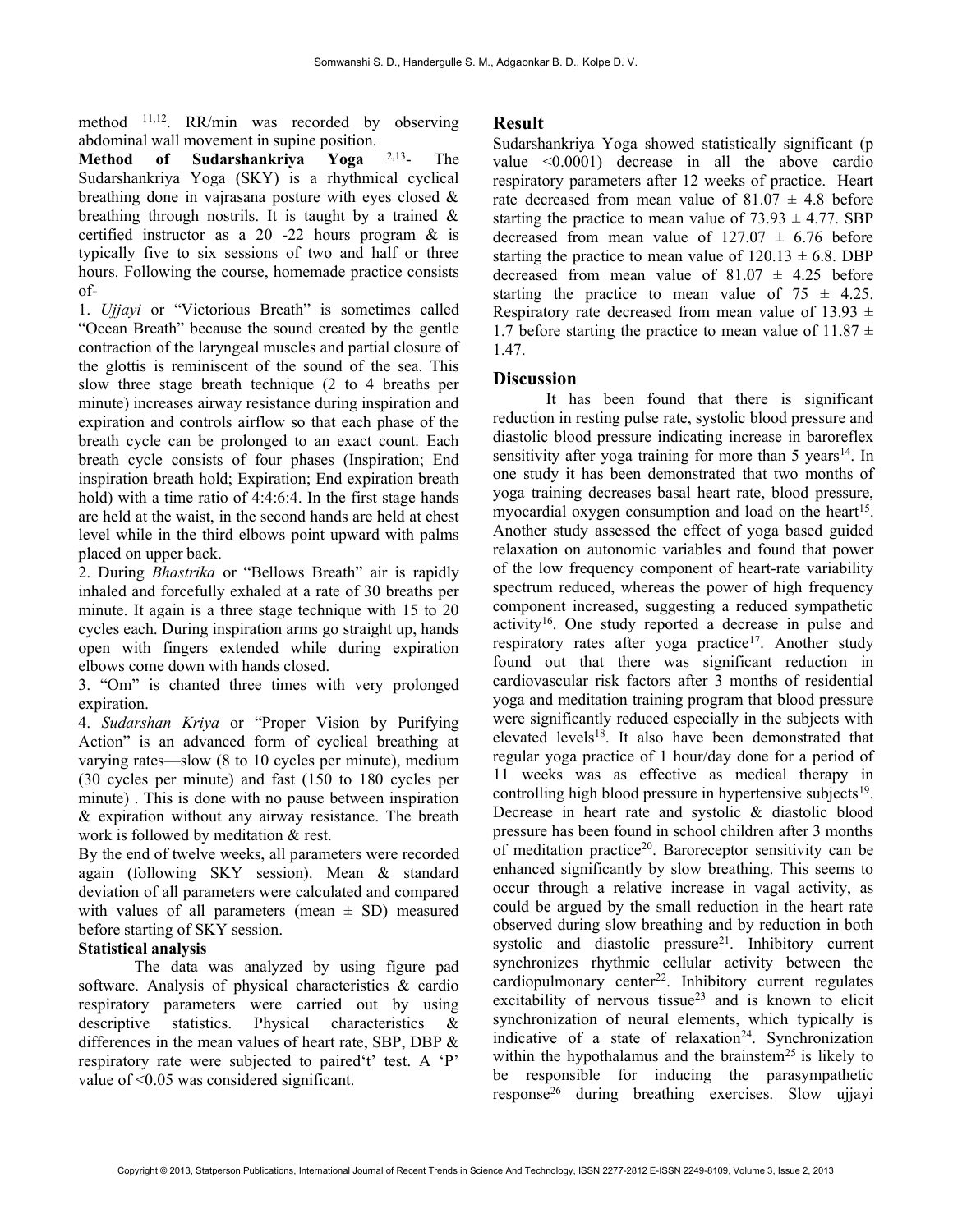breathing enhances parasympathetic activity & increases indicators of vagal tone such as respiratory sinus arrhythmia (RSA) & heart rate variability (HRV). It also decreases chemoreflex sensitivity & improves baroreflex sensitivity<sup>2,27,28</sup>, oxygenation & exercise tolerance<sup>29</sup>. Adaptation of peripheral/central chemoreceptors to chronic CO2 retention and/or adaptation of pulmonary stretch receptors to a habit of deep slow respiration may increase vagal afferent discharge to nucleus of Tractus Solitarius (NTS) that sends projections to the thalamus  $\&$ limbic system29,30. Contraction of laryngeal muscles with partial closure of glottis during slow ujjayi breathing also stimulates somatosensory vagal afferents<sup>2</sup>. Resistive loading created during ujjayi breathing send afferent input via vagal & spinal sources arising from lung & chest wall structures to parabrachial nucleus (PBN) & locus coeruleus<sup>31</sup> which also receives projections from NTS, feeding back through dorsomedial nucleus to vagal efferents which in turn slows heart rate by increasing parasympathetic & decreasing sympathetic input to SA node 3,2, thus decreasing the heart rate. During prolonged voluntary expiration intra-thoracic pressure increases and blood from the lungs is squeezed into the heart leading to an increase in stroke volume; baro-receptors in carotid sinus experiences more pressure and discharge more. The increased baroreceptor discharge inhibit the tonic discharge of the vasoconstrictor nerves and excites the vagus innervations of the heart producing vasodilatation, a drop in systolic blood pressure and bradycardia<sup>32</sup>. Bradycardia itself results in fall in systolic blood pressure. Diastolic blood pressure depends upon peripheral vascular resistance & lung inflation has been known to decrease systemic vascular resistance<sup>33</sup>. This response is initiated by pulmonary stretch receptors, which bring about withdrawal of sympathetic tone in the skeletal muscle blood vessels, leading to widespread vasodilatations, thus causing a decrease in peripheral resistance<sup>34</sup> and decreasing the diastolic blood pressure. Yoga on long duration affects hypothalamus and brings about decrease in systolic blood pressure through its influence on vasomotor centre which leads to decrease in sympathetic tone and peripheral resistance<sup>35</sup>, thus reducing diastolic blood pressure. Inspiration & expiration against airway resistance (resistive loading) during slow ujjayi breathing increases intrathoracic pressure & arterial baroreceptor stimulation with increase in HRV & RSA. Resistive loading itself & increase in HRV plus RSA prolong respiratory period<sup>36</sup>, thus reducing the rate of respiration. One study showed that pranayama practice for 20 minutes twice a day on week days and once on Saturday for 6 weeks showed significant decrease in respiratory rate<sup>37</sup>. Another study suggested that ten weeks of yoga practice significantly

reduced respiratory rate<sup>38</sup> while six weeks<sup>37</sup> and ten weeks<sup>38</sup> of pranayam breathing course resulted in improved ventilatory functions in the form of lowered respiratory rate.

#### Conclusion

About 30 subjects (cases) underwent the practice of Sudarsharkriya Yoga for 12 weeks. Cardio respiratory parameters such as heart rate, systolic blood pressure, diastolic blood pressure and respiratory rate were measured before & after the practice of Sudarshankriya Yoga. Comparative analysis is done for the effect of 12 weeks yoga practice on these parameters. Sudarshankriya yoga showed statistically significant decrease in the values of all the above parameters after 12 weeks of practice. The mechanism involved is by creating balance in autonomic nervous system functions by parasympathetic dominance and decreased sympathetic drive. Our study may prove to be helpful in finding out some solution in hypertensive cases  $\&$  in those patients who either die of cardiac diseases or live a morbid life with such diseases. To what much extent effect of Sudarshankriya Yoga benefits in either saving lives of patients dying of cardiac problems or even preventing such problems to take place is a matter of further research.

#### References

- 1. Madanmohan, Mahadevan SK, Balakrishnan S, Gopalakrishnan M, Prakash ES. Effect of six weeks yoga training on weight loss following step test, respiratory pressures, handgrip strength and handgrip endurance in young healthy subjects. Indian J Physiol Pharmacol 2008; 52: 164-170.
- 2. Richard Brown & Patricia Gerbarg. Sudarshan kriya yogic breathing in the treatment of stress, anxiety & depression: Part I-Neurophysiologic model. The journal of alternative & complementary medicine;11(1),2005,189-201.
- 3. Fokkema DS. The psychobiology of strained breathing and its cardiovascular implications: a functional system review. Psychophysiology 1999; 36(2):164-75.
- 4. Lehrer P, Sasaki Y, Saito Y, Zazen and cardiac variability. Psychosomat Med 1999;61:812-821.
- 5. Sovik R. The science of breathing-The yogic view. Progr Brain Res 2000;122:491-505.
- 6. Spicuzza L, Gabutti A, Porta C, Montano N, Bernardi L. Yoga and chemoreflex response to hypoxia and hypercapnia. Lancet 2000; 356(9240):1495-6.
- 7. Bhattacharya S, Pandey US, Verma NS. Improvement in oxidative status with yogic breathing in young healthy males. Indian J Physiol Pharmacol 2002; 46: 349-54.
- 8. Raghuraj P, Ramakrishnan AG, Nagendra HR, Shirely Telles. Effect of two selected yogic breathing techniques on heart rate variability. Indian J Physiol Pharmacol 1998; 42: 467-72.
- 9. Madanmohan, Rai UC, Balavittal V, Thombre DP, Swami Gitananda. Cardiorespiratory changes during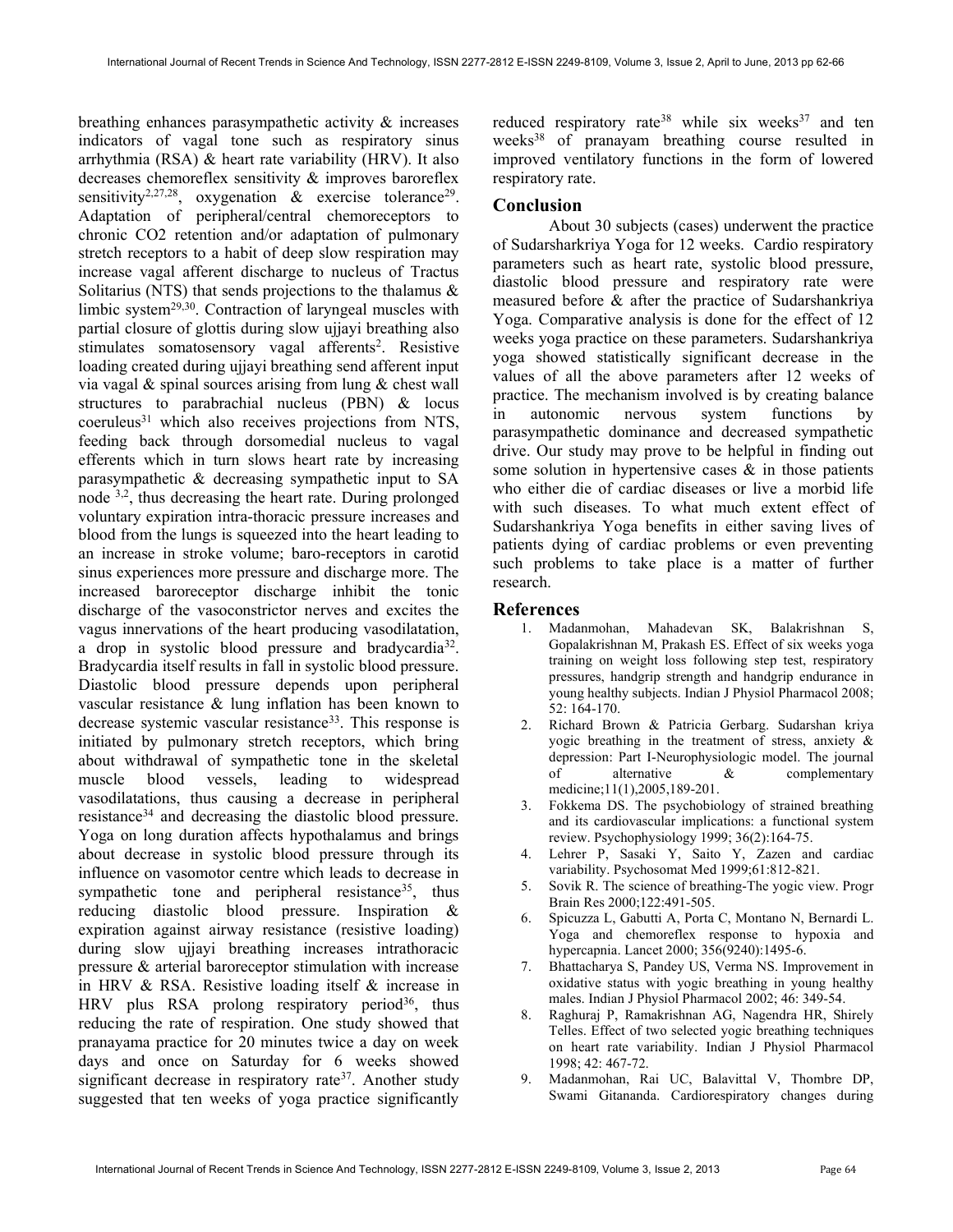savitri pranayama and shavasan. The yoga review 1983; 3: 25-34.

- 10. Harinath K, Malhotra AS, Pal K et al. Effects of hatha yoga and omkar meditation on cardio-respiratory performance, psychologic profile and melatonin secretion. J Altern. Complement Med 2004; 10: 161-8.
- 11. Garg J, Messerli AW, Barkis GL. Evaluation and treatment of patients with hypertension. Circulation 2002; 105: 458-61.
- 12. Pramanik T, Shrestha S, Ghosh A. Apparently less value of blood pressure among healthy people: Is the cuff width responsible? J Prev Med Hyg 2007; 48: 83-4.
- 13. Richard Brown & Patricia Gerbarg. Sudarshan kriya yogic breathing in the treatment of stress, anxiety & depression: Part II- Clinical Applications and Guidelines. The journal of alternative & complementary medicine;11(4),2005,711-17.
- 14. Bharshankar JR, Bharshankar RN, Deshpande VN, Kaore SB, Gosavi GB. Effect of yoga on cardiovascular systemin subjects above 40 years. Indian J Physiol Pharmacol. 2003; 47: 202-206.
- 15. Madanmohan, Udupa K, Bhavanani AB, Shathapathy CC, Sahai A. Modulation of cardiovascular response to exercise by yoga training. Indian J Physiol Pharmacol 2004; 48: 461-465.
- 16. Vempati RP, Telles S. Yoga based guided relaxation reduces sympathetic activity judged from baseline levels Psychol Rep. 2002; 90: 487-94.
- 17. Sharma VK, Das S, Mondal S, Goswami U. Effect of sahaj yoga on autonomic patients in healthy subjects and patients of major depression. Biomedicine 2008; 28: 139- 141.14.
- 18. Schmidt T, Wijga A, Von Zur Mühlen A, Brabant G, Wagner TO. Changes in cardiovascular risk factors and hormones during a comprehensive residential three month kriya yoga training and vegetarian nutrition. Acta Physiol Scand Suppl. 1997; 640:158-62.
- 19. Murugesan R, Govindarajulu N, Bera TK. Effect of selected yogic practices on the management of hypertension. Indian J Physiol Pharmacol. 2000; 44: 207- 10.
- 20. Barnes VA, Davis HC, Murzynowski JB, Treiber FA. Impact of meditation on resting and ambulatory blood pressure and heart rate in youth. Psychosom Med. 2004; 66: 909-14.
- 21. Bernardi L, Porta C, Spicuzza L. Slow breathing increases arterial baroreflex sensitivity in patients with chronic heart failure. Circulation 2002; 105: 143-5.
- 22. Siegelbaum R, Robinson S. Hyperpolarization activated cation current: From molecules to physiological function. Annu Rev Physiol 2003; 65: 453-80.
- 23. Cuttle MF, Rusznák Z, Wong AY et al. Modulation of a presynaptic hyperpolarization-activated current at an

excitatory synaptic terminal in the rat auditory brainstem. J Physiol 2001; 534: 733-44.

- 24. Westbrook GL. In: Kandel ER, Schwartz JH, Jessell TM, eds. Principles of Neuroscience. New York: McGraw-Hill, 2000.
- 25. Newberg A, Iversen J. The neural basis of the complex mental task of meditation: Neurotransmitter and neurochemical considerations. Med Hypotheses 2003; 61: 282-91.
- 26. Lutz A, Greischar LL, Rawlings NB et al. Long-term meditators self-induce high amplitude gamma synchrony during mental practice. Proc Natl Acad Sci USA 2004; 101: 16369-73.
- 27. Bernardi I, Gabutti A, Porta C, Spicuzza L. Slow breathing reduces chemoreflex response to hypoxia & hypercapnia and increases baroreflex sensitivity. J Hypertens 2001;19:2221-2229.
- 28. Bowman AJ, Clayton RH, Murray A, Reed JW, Subhan MM, Ford GA. Effects of aerobic exercise training and yoga on the baroreflex in healthy elderly persons. Eur J Clin Invest 1997; 27(5):443-9.
- 29. Bernardi I, Spadacini G, Bellwon J, Hajric R, Roskamm H, Frey AW. Effect of breathing rate on oxygen saturation & exercise performance in chronic heart failure. Lancet 1998;351:1308-1311.
- 30. Friedman EH, Coats AJ. Neurobiology of exaggerated heart oscillations during two meditative techniques. Int J Cardiol 2000;73:199.
- 31. Gozal D, Omidvar O, Kirlew KA, Hathout GM, Hamilton R, Lufkin RB, Harper RM. Identification of human brain regions underlying responses to resistive inspiratory loading with functional magnetic resonance imaging. Proc Natl Acad Sci USA 1995;92;6607-6611.
- 32. Ganong WF. Review of MedicalPhysiology. 22nd ed. Boston, Mc Graw Hill 2005; 605.
- 33. Hainsworth R. Circulatory responses from lung inflation in anaesthetized dogs. Amer J Physiol 1974; 226: 247-55.
- 34. Daly M, De B, Robinson BH. An analysis of the reflex systemic vasodilator response elicited by lung inflation in dog. J Physiol London 1968; 195: 387-406.
- 35. Bhaskar R.J et al., Effect of yoga on cardiovascular system in subjects above 40 years. Indian J Physiol Pharmacol 2003;47(2):202-206.
- 36. Calabrese P, Perrault H, Dinh TP, Eberhard A, Benchetrit G. Cardiorespiratory interactions during resistive load breathing. AM J Physiol Regulatory Integrative Comp Physiol 2000;279:R2208-R2213.
- 37. Joshi LN, Joshi VD, Gokhale LV. Effect of short term 'Pranayam' practice on breathing rate and ventilator functions of lung. Indian J Physiol Pharmacol. 1992; 36: 105-108.
- 38. Makwana K, Khirwadkar N, Gupta HC. Effect of short term yoga practice on ventilatory function tests. Indian J Physiol Pharmacol. 1988 Jul-Sep; 32:202-208.